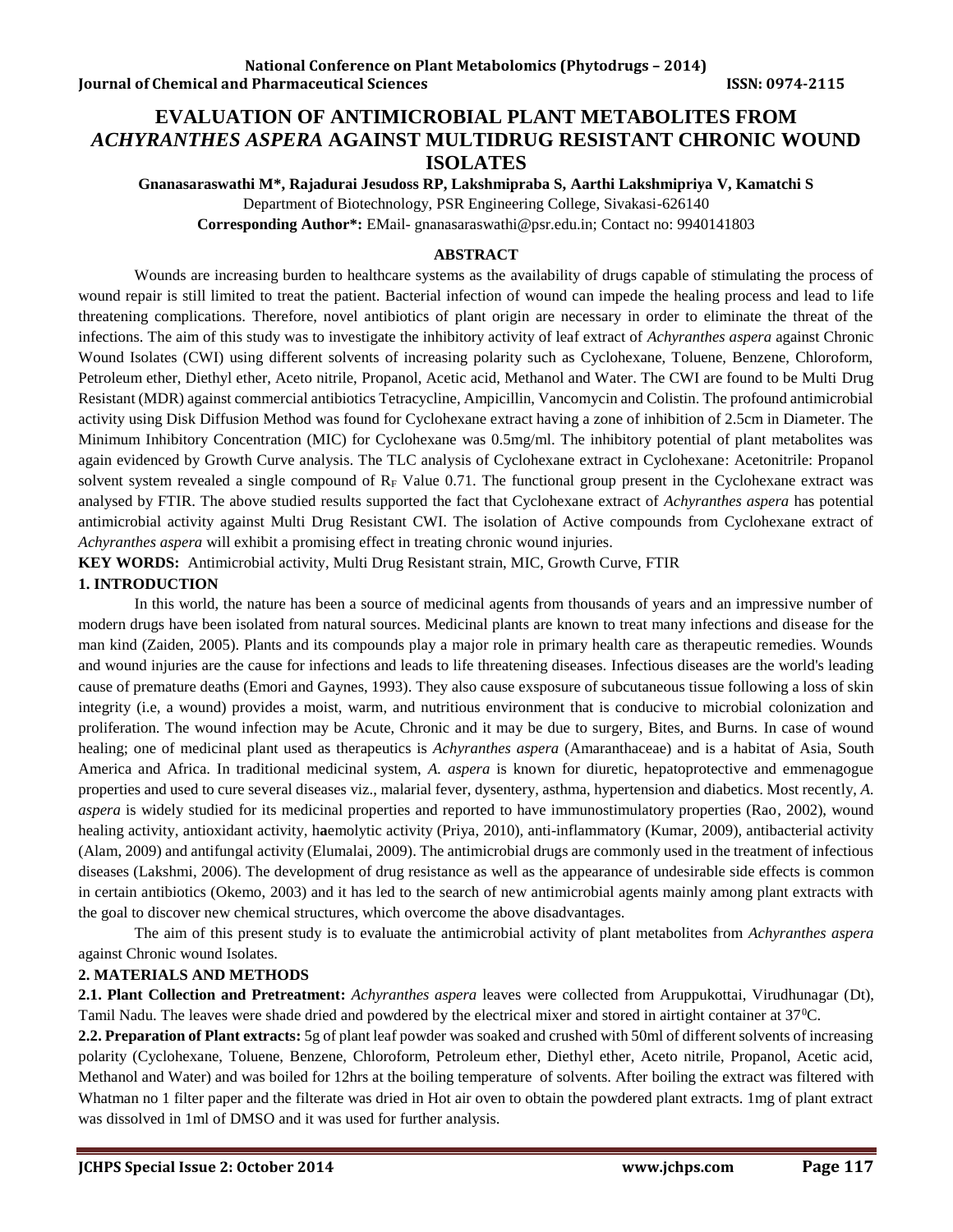#### **National Conference on Plant Metabolomics (Phytodrugs – 2014) Iournal of Chemical and Pharmaceutical Sciences ISSN: 0974-2115**

**2.3. Chronic Wound Sample Collection:** The Chronic Wound Sample was collected from a person who have suffered from Chronic wound infection in Government Hospital, Madurai. The collected sample was stored in saline water and it was inoculated in Nutrient broth which is kept in shaker at  $30^{\circ}$ C.

**2.4. Multi Drug Resistance Behavior of Chronic Wound Sample:** Chronic Wound isolate was checked for its antibiotic resistance against various commercial antibiotics such as Tetracycline, Ampicillin, Kanamycin, Colistin, Vancomycin through Disc Diffusion Method. The Log phase culture of chronic wound isolate was inoculated in nutrient agar plate and incubated at 37˚C. Zone of inhibition formed for the commercial antibiotics were measured in diameter.

# **2.5. Anti-microbial activity**

**2.5.1. Well Diffusion Method:** Spread culture of chronic wound isolate was made in a nutrient agar plate. Wells of 0.5cm were made in the agar plate and Plant Extracts of different solvents were loaded in the wells. Solvents were loaded in separate wells as positive control. The plates were incubated at 37 ˚C for 24hrs. Then, the zone of inhibition was measured in diameter.

**2.5.2. Determination of MIC:** Plant extracts of varied concentration (0.25mg/ml, 0.5mg/ml, 0.75mg/ml and 1mg/ml) exhibiting potent Antimicrobial activity was dissolved in DMSO. The active log phase culture of Chronic Wound isolate was used to screen Minimum Inhibitory Concentration (MIC) of plant extracts by Agar Well Diffusion Method.

**2.5.3. Growth Curve:** The inhibitory effect of Potent antimicrobial plant extracts of varied concentration against Chronic Wound Isolate was studied through growth curve analysis. The powder form of 1% potent antimicrobial plant extract was dissolved in Nutrient broth (Himedia, India) of 200ml containing 1% inoculums.

**2.5.4. Thin layer chromatography (TLC) analysis:** TLC analysis was done for the potent plant extract using mixed and gradient solvent system in a trial and error process. The solvent system choosen was Cyclohexane: Acetonitrile: Propanol (1:1:1) and Methanol (25%, 75%, 100%). The TLC was performed and the plates were visualized under White and UV light illimination for the identification of Compounds in the potent plant extract.

**2.5.5. Fourier Transforms Infrared Spectroscopy (FTIR) Analysis:** The FT- IR spectra of Cyclohexane extracts were measured on Shimadzu FT-IR 8000 series instrument. The sample was grounded with IR grade potassium bromide (KBr) (1:10) pressed into discs under vacuum using spectra lab pelletiser. The IR spectrum was recorded in the region 4000-400 cm<sup>-1</sup>.

# **3. RESULTS AND DISCUSSION**

**3.1. Screening of Potent Antimicrobial Plant Metabolites:** The screening of potent antimicrobial plant metabolite from *Achyranthes aspera* is achieved through different solvents of increasing polarity. The polar solvent Cyclohexane showed potent antimicrobial activity against CWI with a zone of inhibition of 2.5 cm in diameter than other solvents such as Toluene, Benzene, Chloroform, Petroleum ether, Diethyl ether, Acetonitrile, Propanol, Acetic acid, Methanol and Water (Listed in Table 1). The CWI were MDR against commercial antibiotics Tetracycline, Ampicillin, Vancomycin and Colistin. The Minimum Inhibitory concentration for Cyclohexane Extract against CWI was found to be 0.5mg/ml with a zone of inhibition of 1.8cm in diameter (Table 2). Also the Growth curve analysis of Cyclohexane extract shows, effective inhibition (6 fold) of microbial growth at the log phase. This evidences its potent antimicrobial activity against Multi Drug Resistant Chronic Wound Isolates. These results prove the fact that Cyclohexane extract was potent antimicrobial inhibitor.

| S.NO. | <b>SOLVENTS</b> | ZONE OF INHIBITION IN DIA<br>(cm) |
|-------|-----------------|-----------------------------------|
| 1.    | Control         |                                   |
| 2.    | Cyclohexane     | 2.5                               |
| 3.    | Toluene         | 1.7                               |
| 4.    | Benzene         | 1.5                               |
| 5.    | Chloroform      |                                   |
| 6.    | Petroleum ether |                                   |
| 7.    | Diethyl ether   |                                   |
| 8.    | Aceto nitrile   |                                   |
| 9.    | Propanol        | 1.3                               |
| 10.   | Acetic acid     |                                   |
| 11.   | Methanol        |                                   |
| 12.   | Water           |                                   |

# **Table 1: Antimicrobial activity of different solvents against Chronic Wound Isolates**

**Table 2: MIC for Cyclohexane extract against Chronic Wound Isolates**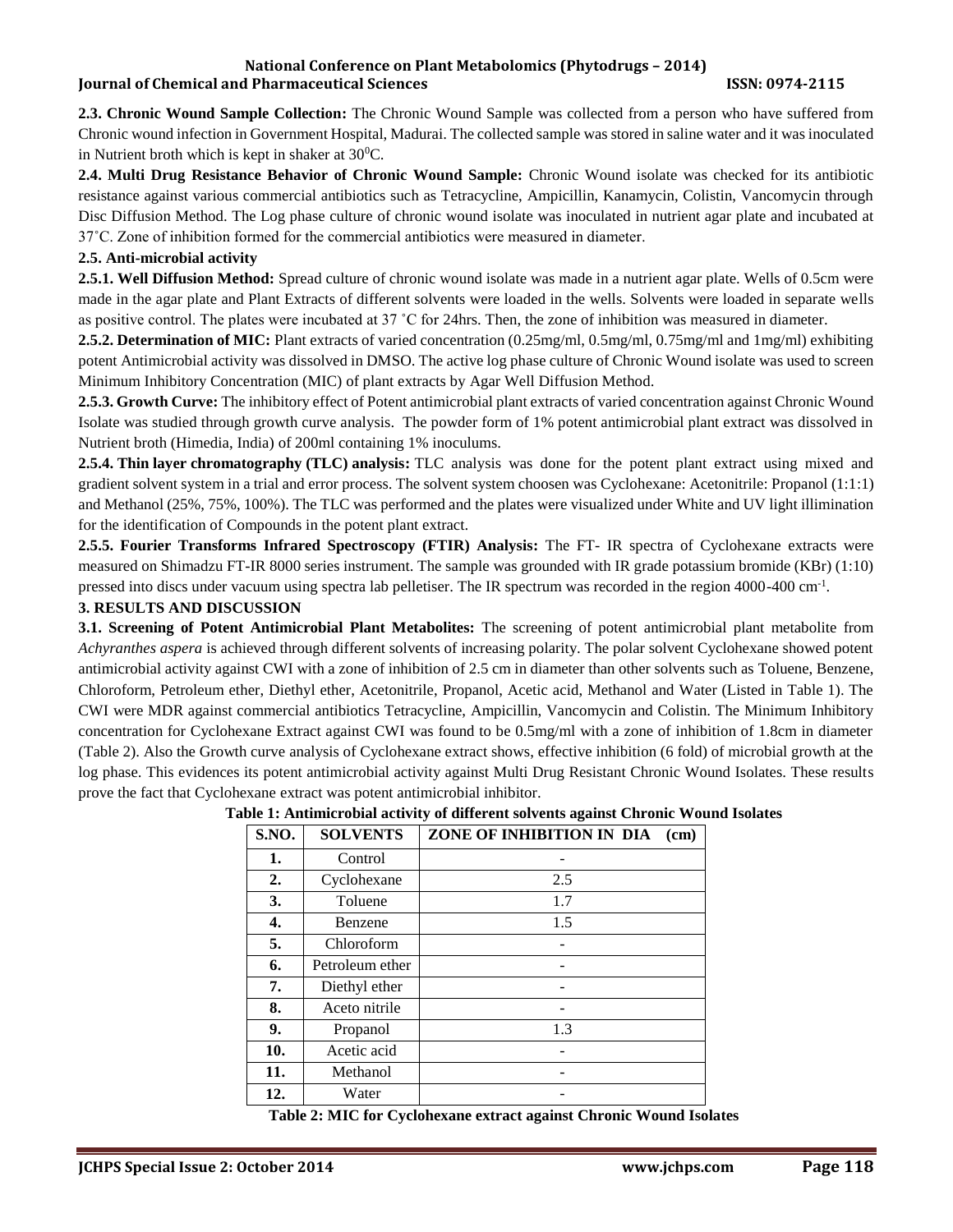#### **National Conference on Plant Metabolomics (Phytodrugs – 2014) Journal of Chemical and Pharmaceutical Sciences ISSN: 0974-2115**

| S.No | <b>Concentration of</b> | <b>Zone of Inhibition in Diameter</b> |  |
|------|-------------------------|---------------------------------------|--|
|      | Cyclohexane (mg/ml)     | (cm)                                  |  |
|      | 0.25                    |                                       |  |
| 2.   | 0.5                     | 1.8                                   |  |
|      | 0.75                    | 2.3                                   |  |
|      |                         |                                       |  |

#### **Table 3: FTIR analysis of Cyclohexane extract**

| S.NO | <b>ABSORPTION FREQUENCY</b> | <b>WAVE</b>             | <b>BOND</b>               | <b>MAJOR FUNCTIONAL</b>       |
|------|-----------------------------|-------------------------|---------------------------|-------------------------------|
|      | <b>REGION</b>               | NUMBER Cm <sup>-1</sup> |                           | <b>GROUP</b>                  |
|      |                             |                         |                           |                               |
| 1.   | 3500-3200 (s,b)             | 3404.36                 | O-H stretch, H-           | Primary and secondary amines, |
|      |                             |                         | bonded                    | amides                        |
| 2.   | 3000-2850 (m)               | 2924.09                 | C-H stretch               | Alkanes                       |
| 3.   | 3000-2850 (m)               | 2854.65                 | C-H stretch               | Alkanes                       |
| 4.   | $1760 - 1665$ (s)           | 1739.79                 | $C = O$ stretch           | Carbonyls(general)            |
| 5.   | $1680 - 1640$ (m)           | 1651.07                 | $-C=C-stretch$            | Alkenes                       |
| 6.   | $1650 - 1580$ (m)           | 1635.64                 | N-H bend                  | Primary amines                |
| 7.   | $1550 - 1475$ (s)           | 1519.91                 | N-O asymmetric            | Nitro compounds               |
|      |                             |                         | stretch                   |                               |
| 8.   | $1470 - 1450$ (m)           | 1460.11                 | C-H bend                  | Alkanes                       |
| 9.   | $1500-1400$ (m)             | 1421.54                 | C-N stretch (in-ring)     | Aromatics                     |
| 10.  | $\overline{1335}$ -1250 (s) | 1325.10                 | C-N stretch               | Aromatic amines               |
| 11.  | $1250 - 1020$ (m)           | 1247.94                 | C-N stretch               | Aliphatic amines              |
| 12.  | $1250-1020$ (m)             | 1247.94                 | C-N stretch               | Aliphatic amines              |
| 13.  | $1320 - 1000(s)$            | 1109.07                 | C-O stretch               | Alcohols, Carboxylic acids,   |
|      |                             |                         |                           | Esters, Ethers                |
| 14.  | $1320 - 1000(s)$            | 1033.85                 | C-O stretch               | Alcohols, Carboxylic acids,   |
|      |                             |                         |                           | Esters, Ethers                |
| 15.  | 910-665 $(s,b)$             | 898.83                  | N-H wag                   | Primary and secondary amines  |
| 16.  | 910-665 $(s,b)$             | 829.39                  | N-H wag                   | Primary and secondary amines  |
| 17.  | 850-550 (m)                 | 779.24                  | C-Cl stretch              | Alkyl halides                 |
| 18.  | 850-550 (m)                 | 671.23                  | C-Cl stretch              | Alkyl halides                 |
| 19.  | 700-610 $(b,s)$             | 617.22                  | $-C \equiv C$ -H:C-H bend | Alkynes                       |
| 20.  | 690-515 (m)                 | 516.92                  | C-Br stretch              | Alkyl halides                 |

**3.2. TLC analysis:** The TLC Analysis of Cyclohexane extract in the solvent system Cyclohexane: Acetonitrile: Propanol (1:1:1) showed a single spot with an  $R_F$  value of 0.71 and gives pink color fluorescence under UV light illumination. This result notes that Cyclohexane extract contains a single potent antimicrobial compound.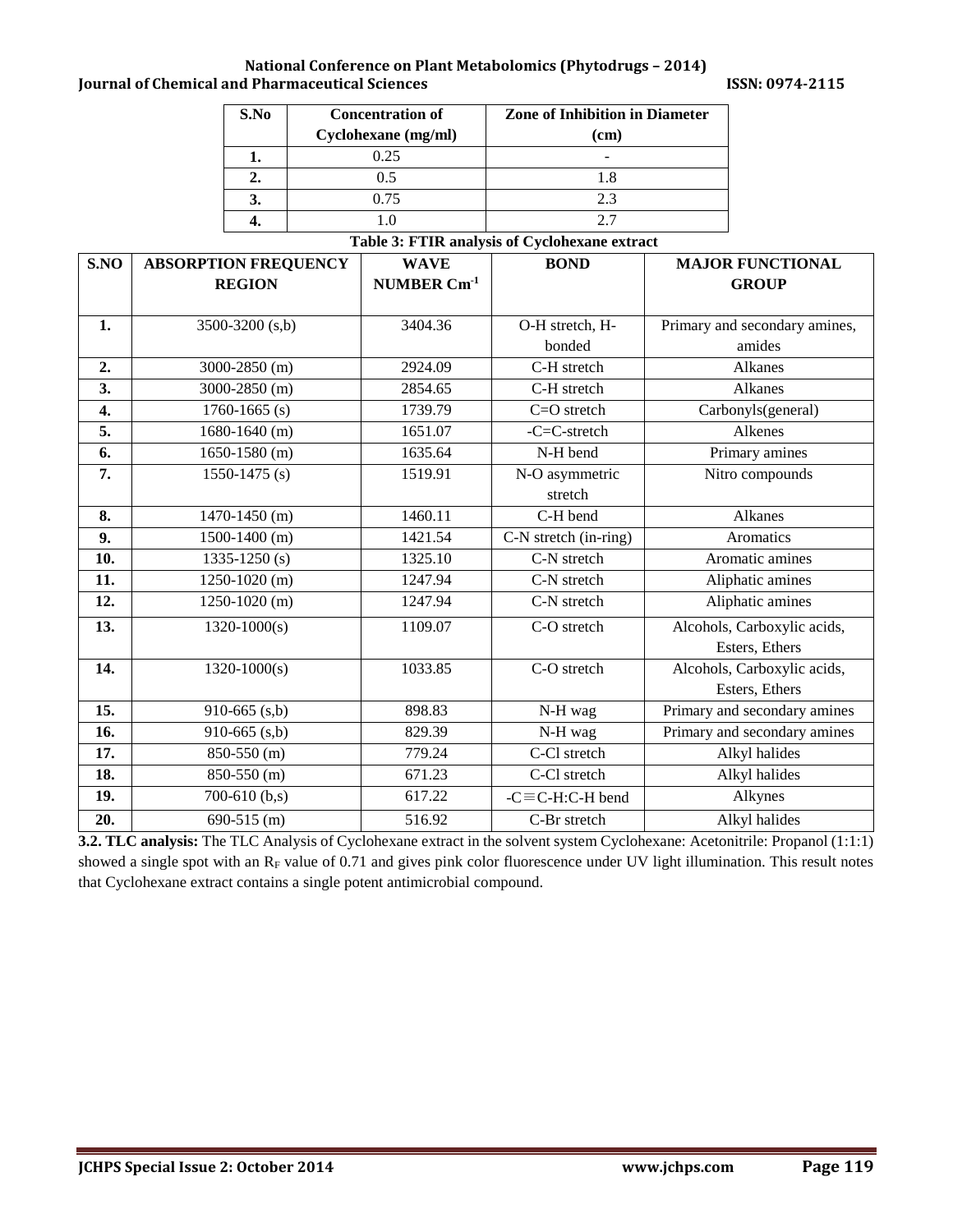





# **Fig 2, FTIR analysis of Cyclohexane extract**

FTIR-Spectrum of Cyclohexane extract shows a strong absorption peak at 3404.36 cm-1 which shows strong absorbency for primary and secondary amines (Table 3). The major functional groups includes alkanes, primary amines, nitro compounds, aromatics, carboxylic acids and alkyl halides in the wave number 2924.09& 2854.65, 1635.64&898.39, 1519.91,1421.54,1109.07 and 779.24respectively (Fig.2)

# **4. CONCLUSION**

This study reveals the fact that the potent antimicrobial plant metabolites in Cyclohexane extract of *Achyranthes aspera* had a promising effect for treating the Chronic Wounds. Further study is needed to elucidate the structural properties of the plant metabolites.

# **ACKNOWLDGEMENT**

Authors sincerely thank Government Hospital, Madurai for providing the Chronic Wound Sample. We are thankful to HOD, the Department of Biotechnology, PSR Engineering College, Sivakasi and our beloved friends for their immensing support during this project work.